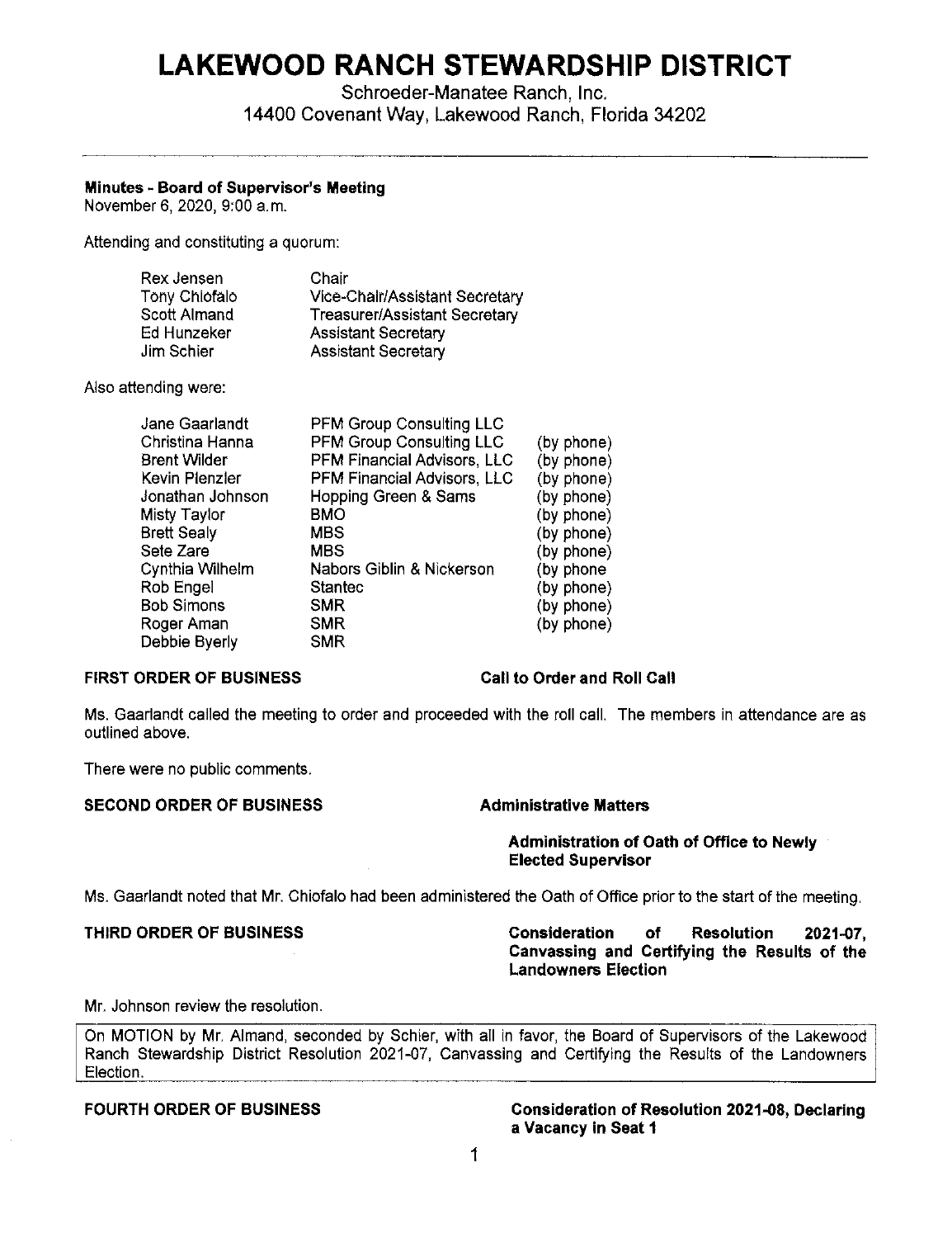Mr. Johnson noted that no qualified electors had registered for the seat that had transitioned to general election, however, the Special Act provides for such circumstances. The resolution declares a vacancy and the Board has 90 days to fill that vacancy. Until then, the current board member will remain in seat 1.

On MOTION by Mr. Chiofalo, seconded by Schier, with all in favor, the Board of Supervisors of the Lakewood Ranch Stewardship District approved Resolution 2021-08, Declaring a Vacancy in Seat 1.

**FIFTH ORDER OF BUSINESS Consideration of Appointment of Supervisor to Seat 1** 

Mr. Johnson noted that Mr. Hunzeker, currently on the Board, is a qualified elector, and recommended appointing Mr. Hunzeker to Seat 1.

On MOTION by Mr. Schier, seconded by Chiofalo, with all in favor, the Board of Supervisors of the Lakewood Ranch Stewardship District appointed Mr. Hunzeker to Seat 1.

Mr. Hunzeker resigned from Seat 5 and accepted the appointment to Seat 1.

On MOTION by Mr. Schier, seconded by Almand, with all in favor, the Board of Supervisors of the Lakewood Ranch Stewardship District accepted Mr. Hunzeker's resignation from Seat 5.

Mr. Johnson suggested appointing Mr. Jensen to Seat 5 vacated by Mr. Hunzeker and reminded Mr. Jensen that he would not be able to vote on this matter.

On MOTION by Mr. Chiofalo, seconded by Almand, with four in favor and one abstaining, the Board of Supervisors of the Lakewood Ranch Stewardship District appointed Mr. Jensen to Seat 5 vacated by Mr. Hunzeker.

Ms. Gaarlandt administered the oath of office to Mr. Hunzeker and Mr. Jensen.

### **SIXTH ORDER OF BUSINESS CONSIDERED Consideration of Resolution 2021-09, Election of Officers**

Mr. Johnson recommended keeping the current slate of officers with Mr. Jensen as Chair. Ms. Gaarlandt asked that Amanda Lane replaces Dr. Fishkind as Assistant Treasurer.

On MOTION by Mr. Schier, seconded by Chiofalo, with all in favor, the Board of Supervisors of the Lakewood Ranch Stewardship District approved Resolution 2021-09, keeping the current slate of Officers with Amanda Lane replacing Dr. Fishkind as Assistant Treasurer.

### **SEVENTH ORDER OF BUSINESS Consent Agenda**

- **i. Minutes** 
	- **September 25, 2020 Continued Board of Supervisors Meeting**
	- **October 2, 2020 Board of Supervisors Meeting**
	- **October 9, 2020 Continued Board of Supervisors Meeting**
	- **November 3, 2020 Landowners Meeting**
- **ii. Resolution 2021-10, Ratifying the Sale of the Taxable Series 2020 NE Sector Phase 2B Bonds**
- **iii. Second Amended and Restated Disclosure of Public Financing (NE Sector Phase 2B)**
- Iv. **Engineer's Report**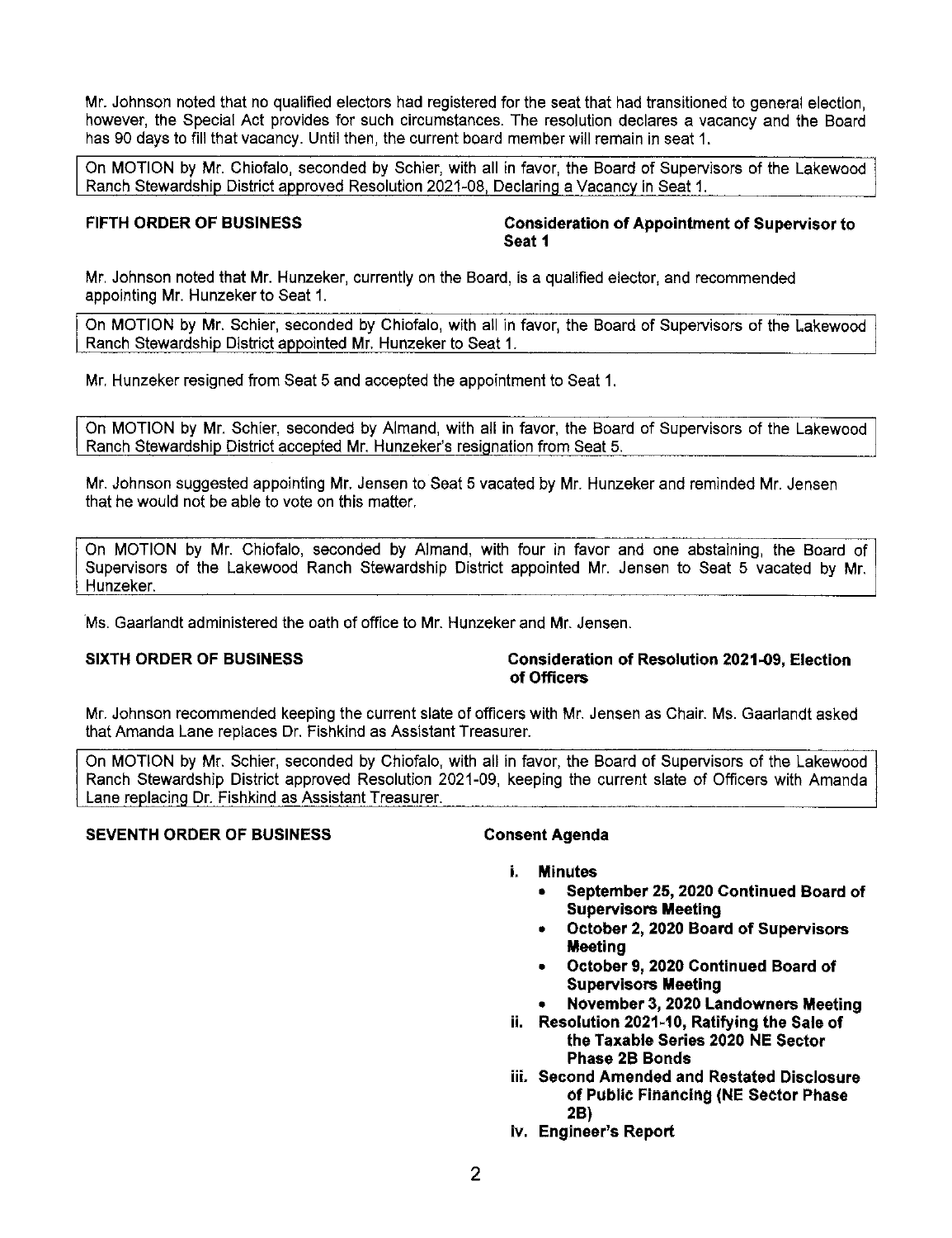- Change Order No. 89 Under Specific Authorization No. 118 **Stantec** Lakewood Centre CORE Roadways Project
- Change Order No. 2 Woodruff & Sons, Inc. Lorraine Rd Water **Main** Testing (Univ Pkwy to Fruitville) Numerous extras dictated by Sarasota County in conjunction<br>w/24" water main testing: testing: excavation & remove poly line
- Change Order No. 2 Frederick Derr & Company, Inc. Academic Ave. & Lighter wood Trail Roadway Improvements Lighterwood Trail Phase: Fill,<br>regrade, force main testing, main testing, casings, gate valves
- Change Order No. 8 Ryangolf Corporation Uihlein Road Phase 3 with SR-64 FOOT Turn Lanes 2", 4" & 6" Conduit (Material & Install and Owner supplied)
- Change Order No. 1 DMK Associates Inc. Lighterwood Trail and SR 64 Item No. I • Changes during design phase Item No.  $II -$  Changes to permit applications
- Change Order No. 219039B York Bridge Concepts Waterside Place Notice of activation of longer piling clause

Mr. Jensen presented the consent agenda.

On MOTION by Mr. Schier, seconded by Chiofalo, with all in favor, the Board of Supervisors of the Lakewood Ranch Stewardship District approved the items on the consent agenda.

## EIGHTH ORDER OF BUSINESS **Business Matters**

Consideration of Financing Matters Relative to the Northeast Sector Phase 2C, Series 2020 Bonds

- **A. MBS** Capital Markets, LLC IBA **Supplement**
- B. Presentation of Supplemental Assessment
- C. Consideration of Resolution 2021· 11, Delegation Resolution
	- a. Thirty.Second Supplemental Trust Indenture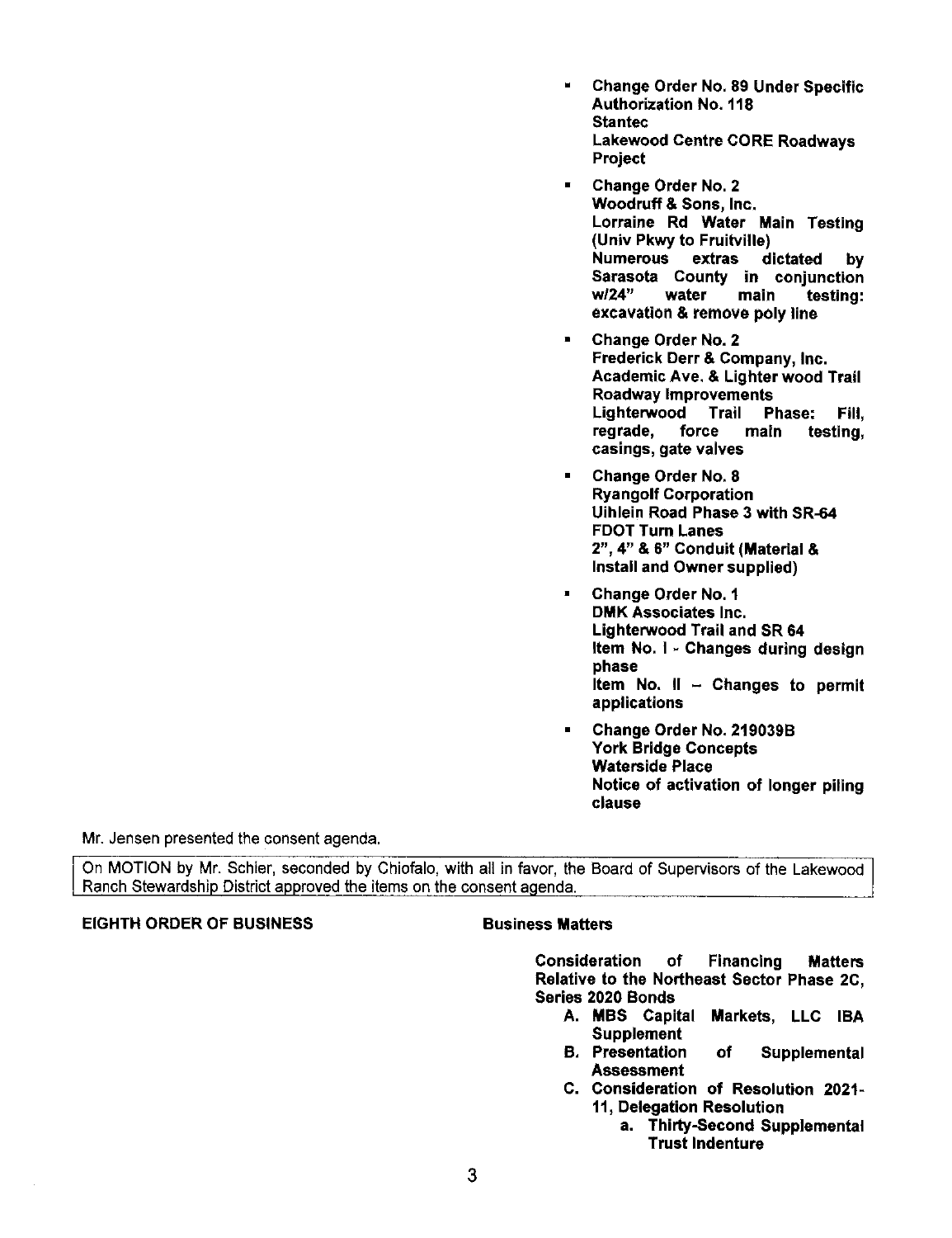- **b. Bond Purchase Contract**
- **c. Preliminary Limited Offering Memorandum**
- **d. Continuing Disclosure Agreement**
- **D. Other Matters** (provided under separate cover)

Mr. Sealy presented the IBA supplement specific to the project.

On MOTION by Mr. Chiofalo, seconded by Mr. Almand, with all in favor, the Board of Supervisors of the Lakewood Ranch Stewardship District approved the MBS Capital Markets, LLC IBA Supplement.

Mr. Plenzler presented details of the Supplemental Methodology Report noting that the assessments were found to be reasonably and equitably allocated and that there is a benefit received in excess of the cost of the related assessments.

On MOTION by Mr. Chiofalo, seconded by Mr. Almand, with all in favor, the Board of Supervisors of the Lakewood Ranch Stewardship District Approved the Supplemental Assessment Methodology Report.

Ms. Taylor reviewed the delegation resolution and its exhibits. Mr. Sealy introduced Ms. Wilhelm, who had taken over as bond counsel.

On MOTION by Mr. Chiofalo, seconded by Mr. Almand, with all in favor, the Board of Supervisors of the Lakewood Ranch Stewardship District approved Resolution 2021-11, Delegation Resolution.

There were no additional items to consider.

**NINTH ORDER OF BUSINESS Consideration of Financing Matters Relative to Star Farms project, Series 2021 Bonds** 

- **A. Agreement for Consulting Engineering Services with Waldrop Engineering, P. A.**
- **B. Consideration of Financing Team Funding Agreement with Forestar (USA) Real Estate Group, Inc.**
- **C. Other Matters** (provided under separate cover)

Mr. Johnson presented the standard form agreement for Consulting Engineering noting that the funding agreement to be considered as the next item ensures that the cost associated with the agreement is covered by Forestar.

On MOTION by Mr. Almand, seconded by Mr. Chiofalo, with all in favor, the Board of Supervisors of the Lakewood Ranch Stewards hip District approved the Agreement for Consulting Engineering Services.

Mr. Johnson presented the standard form Financing Team Funding Agreement.

On MOTION by Mr. Chiofalo, seconded by Mr. Schier, with all in favor, the Board of Supervisors of the Lakewood Ranch Stewardship District approved the Financing Team Funding Agreement.

There were no additional items to consider.

**TENTH ORDER OF BUSINESS Consideration of Bid Award for White Eagle Blvd. Signalizations Project (White Eagle Blvd. at Malachite Rd. and White Eagle**  Blvd. at 44<sup>th</sup> Avenue East)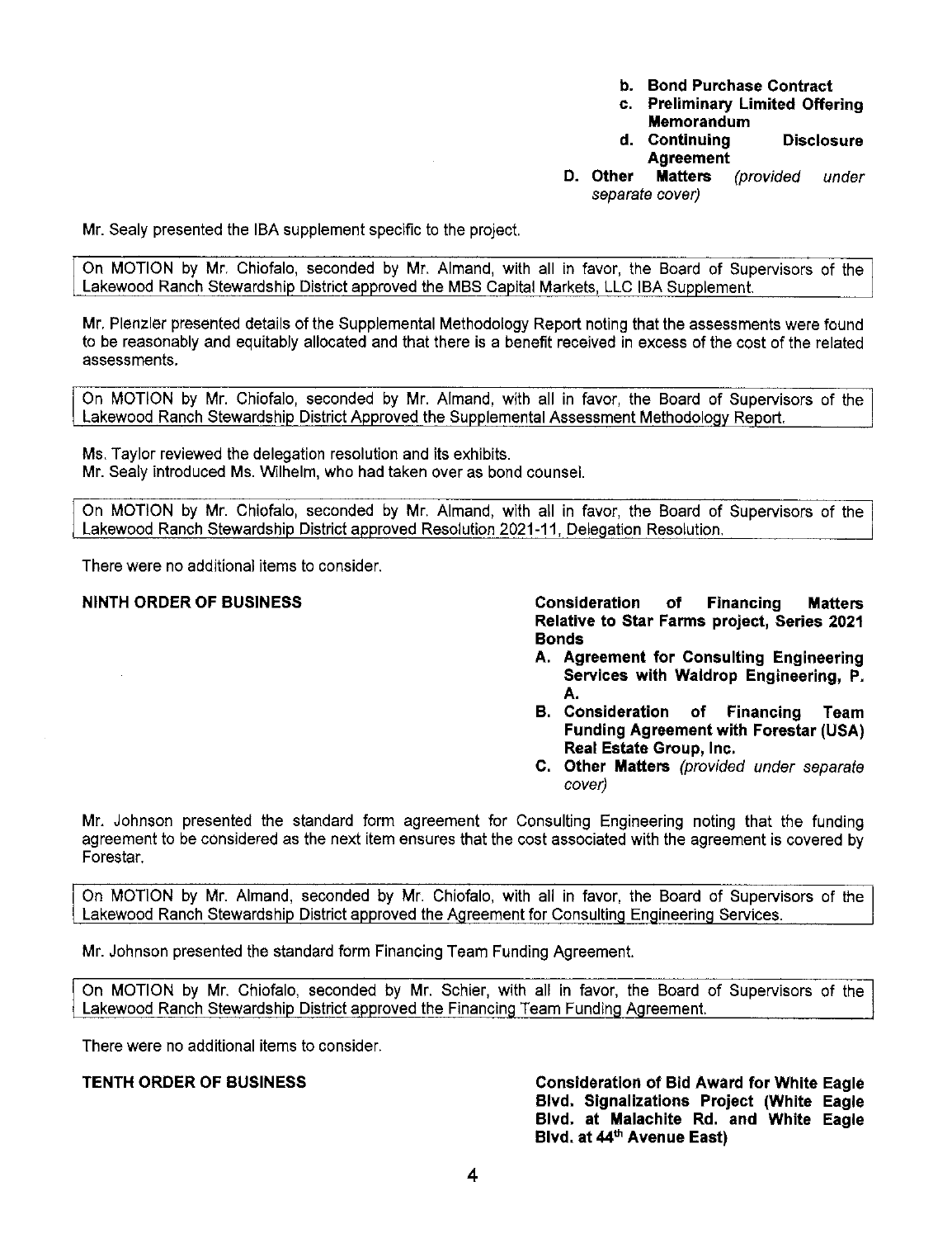- **A. Award Recommendation Letter and Bid Tabulation**
- **B. Resolution 2021-12, Award of Contract**

Mr. Engel presented the recommendation to award the contract for White Eagle Blvd. Signalizations Project to Woodruff & Sons, Inc. for the total bid amount of \$[1,562,817.98.](https://1,562,817.98)

On MOTION by Mr. Hunzeker, seconded by Mr. Schier, with all in favor, the Board of Supervisors of the Lakewood Ranch Stewardship District approved Resolution 2021-12, Award of Contract.

### **ELEVENTH ORDER OF BUSINESS Financial Matters**

**Draw Requests & Requisitions** 

Mr. Almand presented for the Board's Consideration:

### **Requisition List for Draw No. 2 Azario Lakewood Ranch Project Series 2020 Bond**

On MOTION by Mr. Chiofalo, seconded by Mr. Hunzeker, with all in favor, the Board of Supervisors of the Lakewood Ranch Stewardship District approved Requisition List No. 2 for the Azario Lakewood Ranch Project.

> **Requisition List for Draw No. 23 Lakewood Centre & NW Sector Series 2018 Bond**

On MOTION by Mr. Chiofalo, seconded by Mr. Hunzeker, with all in favor, the Board of Supervisors of the Lakewood Ranch Stewardship District approved Draw No. 23 for Lakewood Centre & NW Sector.

> **Requisition List for Draw No. 16 Lakewood Centre North Pre-Funding**

On MOTION by Mr. Chiofalo, seconded by Mr. Hunzeker, with all in favor, the Board of Supervisors of the Lakewood Ranch Stewardship District approved Draw No. 16, Lakewood Centre North - Pre-Funding.

### **Requisition List for Draw No. 11 Lakewood National and Polo Run Project Series 2017 Bond**

On MOTION by Mr. Chiofalo, seconded by Mr. Hunzeker, with all in favor, the Board of Supervisors of the Lakewood Ranch Stewardship District approved Draw No. 11 for Lakewood National and Polo Run Project.

> **Requisition List for Draw No. 1 Northeast Sector Phase 2B Series 2020 Bond**

On MOTION by Mr. Chiofalo, seconded by Mr. Hunzeker, with all in favor, the Board of Supervisors of the Lakewood Ranch Stewardship District approved Draw No. 1 for Northeast Sector Phase 2B.

> **Requisition List for Draw No. 11 The Villages of Lakewood Ranch South Pre-Funding - Landowner/County Construction Funding Agreement**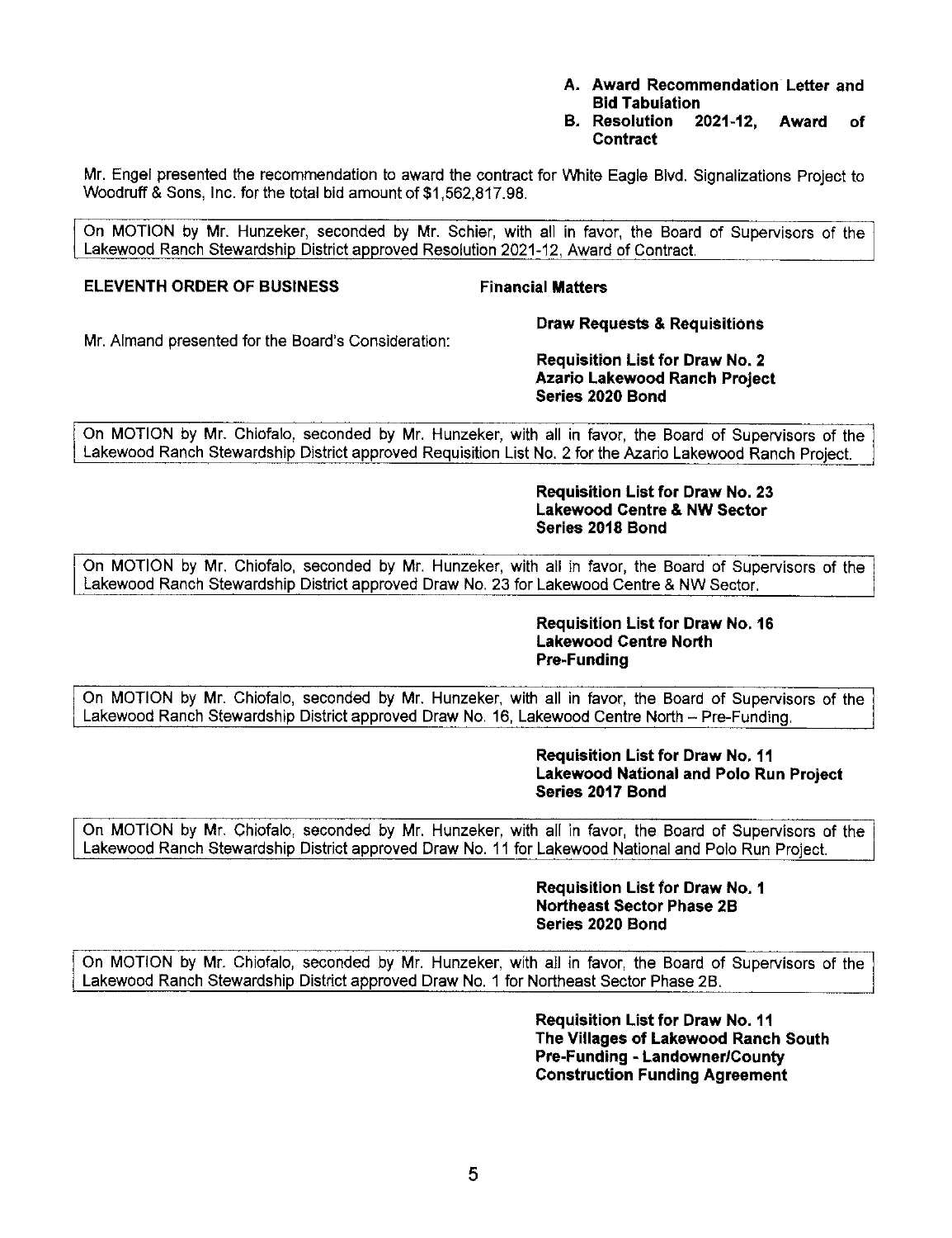On MOTION by Mr. Chiofalo, seconded by Mr. Hunzeker, with all in favor, the Board of Supervisors of the Lakewood Ranch Stewardship District accepted the Construction Funding and approved payment of Requisition List No. 11 for The Villages of Lakewood Ranch South.

### **TWELFTH ORDER OF BUSINESS COMPILATION COMPILATION Report**

Mr. Chiofalo noted that the fiscal year 2020 auditing is in progress.

### **THIRTEENTH ORDER OF BUSINESS Staff Reports**

**Manager's Report - No Report** 

**Attorney's Report - No Report** 

**Engineer's Report - Mr. Engel presented for the Board's approval:** 

**Specific Authorization No. 121 Stantec Services Associates with the Lakewood Ranch Stewardship District Pope Road Bidding Services** 

The project is currently out for bid.

On MOTION by Mr. Chiofalo, seconded by Mr. Schier, with all in favor, the Board of Supervisors of the Lakewood Ranch Stewardship District approved Specific Authorization No. 121, Staniec.

> **Change Order No. 8 Frederick Derr & Company, Inc. Rangeland Pkwy Improvements and Post Blvd. Extension Add work along Lorraine ROW, Mod of Lorraine/Rangeland Intersection; Improvements for landowners adjacent tto the ROW**

On MOTION by Mr. Chiofalo, seconded by Mr. Schier, with all in favor, the Board of Supervisors of the Lakewood Ranch Stewardship District approved Change Order No. 8, Frederick Derr & Company, Inc.

> **Proposal MSB Services, LLC Bourneside North Phase Ill Lighting - From Sta. 66+00 to 100+00 Bid Price: \$[186,842.70](https://186,842.70) Improvements for landowners adjacent to the ROW**

On MOTION by Mr. Chiofalo, seconded by Mr. Schier, with all in favor, the Board of Supervisors of the Lakewood Ranch Stewardship District approved the MSB Services, LLC Proposal.

> **Proposal Creative Mailbox Designs CORE Phase 2 Bid Price: \$[91,678.81](https://91,678.81)**

On MOTION by Mr. Chiofalo, seconded by Mr. Schier, with all in favor, the Board of Supervisors of the Lakewood Ranch Stewardship District approved the Creative Mailbox Designs Proposal.